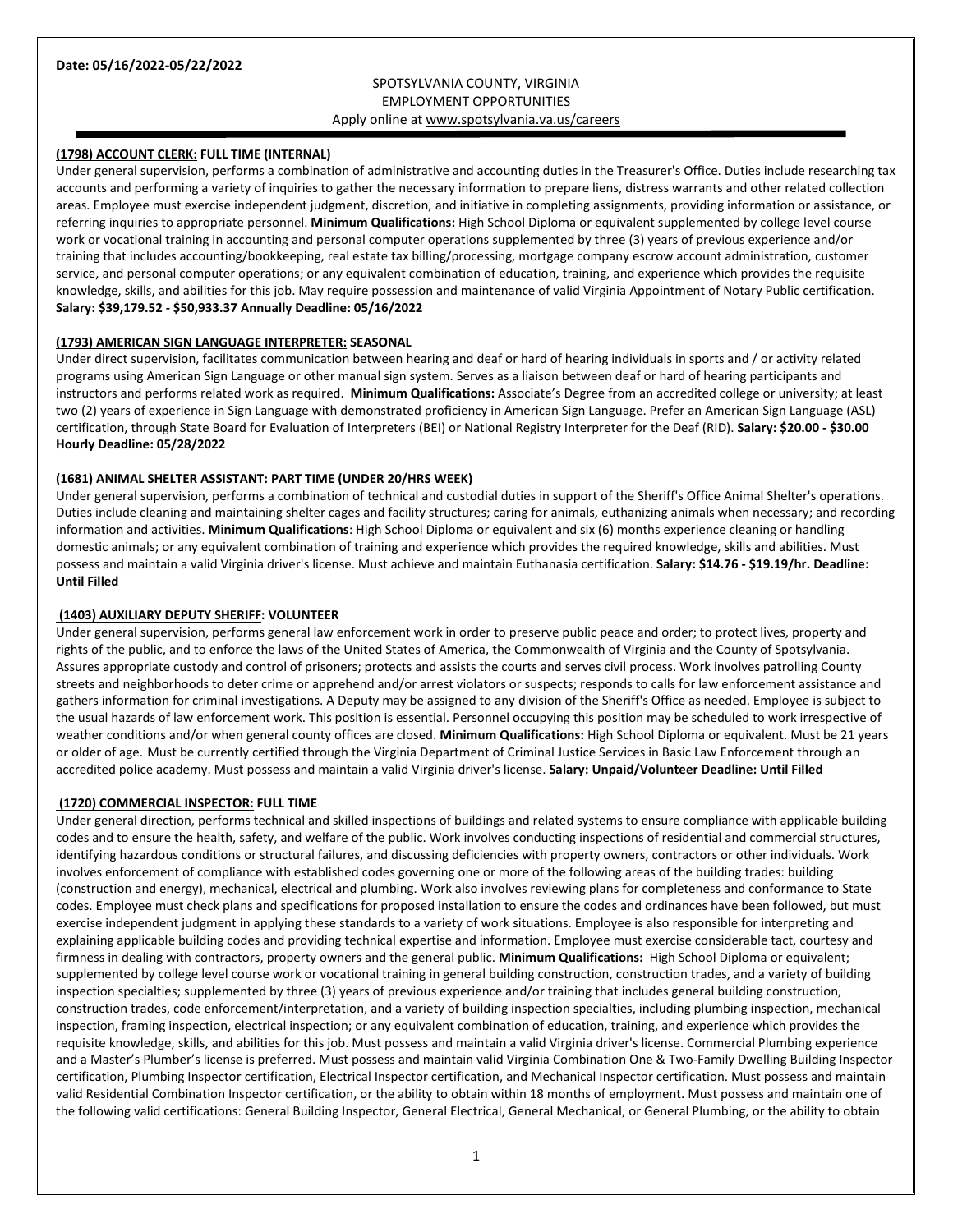within 2 years of employment. Obtain educational hours for state required inspection certifications. **Salary: \$55,129.52 - \$71,668.37 Annually Deadline: Until Filled**

## **(1651) COMMUNICATIONS OPERATOR: FULL TIME**

Under general supervision, receives incoming phone calls to the communications center including emergency and non-emergency calls. Duties include prioritizing calls; obtaining essential information; determining proper method of handling calls; and preparing records of calls and dispatch information. Receives complaints and requests for information and assistance; provides general information and refers callers to appropriate agency or staff. This position is essential. Personnel occupying this position may be scheduled to work regardless of weather conditions and/or when general County offices are closed. Salary is commensurate on knowledge, skills, abilities and years of experience based on the Public Safety Step Pay Scale. **Minimum Qualifications:** High School Diploma or equivalent. Requires one (1) to two (2) years of experience as a receptionist in an environment with a high volume of calls and performing duties requiring typing or data entry; or any equivalent combination of training and experience which provides the required knowledge, skills and abilities. Minimum typing speed of 35 wpm. Must successfully pass a polygraph examination, background check, and drug screening. **Salary: \$34,981.93 - \$44,270.23 Annually Deadline: Until Filled**

## **(1765) CONCESSION WORKER: SEASONAL**

Under general supervision, assists in operation of Concession Stand and Admission Gate at pool area. **Minimum Qualifications:** Must be 16 years of age or older. Must have knowledge of the fundamentals of financial record keeping and methods of performing basic business mathematic calculations or any combination of education and experience providing the required skill and knowledge for successful performance. Familiar with cashier duties requiring independent judgment with speed and accuracy; maintaining records; posting data and making arithmetic calculations with speed and accuracy. **Salary: \$11.00 hrly Deadline: Until Filled**

## **(1721) COURT DEPUTY: PART TIME**

Under general supervision, performs general Court Security related work in order to preserve peace and order within the Courthouse complex; to protect lives, property and rights of the public, and to enforce the laws of the United States of America, the Commonwealth of Virginia and the County of Spotsylvania as required. Assures appropriate custody and control of prisoners; protects the courts and serves civil process. A Court Deputy will be assigned to the Court Division of the Sheriff's Office. Employee is subject to the usual hazards of law enforcement work. This position is essential. Personnel occupying this position may be scheduled to work irrespective of weather conditions and/or when general County offices are closed. Salary is commensurate on knowledge, skills, abilities and years of experience based on the Public Safety Step Pay Scale. **Minimum Qualifications:** High School Diploma or equivalent. Must be 21 years or older of age. Must possess and maintain a valid Virginia driver's license. Must have certification for The Virginia Department of Criminal Justice Services Court / Civil Law process officer. **Salary: \$22.05 Hourly Deadline: Until Filled**

## **(1770) DSS IT/SECURITY SUPERVISOR: FULL TIME**

Under limited supervision, the DSS IT/Security Supervisor's role is to oversee all DSS IT/Security Officer staff and ensure that end users are receiving the appropriate assistance. This includes the responsibility of managing all procedures related to identification, prioritization and resolution of incidents, including the monitoring, tracking and coordination of Service Desk functions. The DSS IT/Security Supervisor is also responsible for planning, designing, and analyzing the organization's service desk according to best practices, while ensuring high levels of customer service quality and availability. This individual will develop, implement, and oversee policies and procedures to ensure consistent service levels and quick resolutions. The DSS IT/Security Supervisor is also responsible for staffing capacity planning, service process design, performance analysis, and developing proactive resolution plans. They will also contribute to escalated problem resolution by giving in-person, hands-on support to end users when necessary. The DSS IT Security Supervisor is also responsible for performing Application Life Cycle Management, which includes IT/Security related project management including the implementation of vender-supplied applications from the planning and implementation phases and ongoing in operation application support using standard project management techniques; develops, executes, and supports the complete application life cycle. Works with all areas of Information Services and Security, to include audits; as well as department management and vendors. This position is essential. Personnel occupying this position may be scheduled to work regardless of weather conditions and/or when general County offices are closed. **Minimum Qualifications:** Associate Degree in Computer Science, or a related field, and five (5) years or more of relevant IT experience; or any equivalent combination of training, industry certifications and experience which provides the required skills, knowledge and abilities. Possession of a valid driver's license issued by the Commonwealth of Virginia. Certifications including the following: A+, Microsoft Technology Associate, ITIL Foundation, ITIL Intermediate, ITIL Experts, MS Active Directory, Networking Basics, MSCE- Desktop Infrastructure, CCNA. Project Management Training is required. **Salary: \$55,129.52 - \$71,668.37 Annually Deadline: Until Filled**

## **(1736) EROSION & SEDIMENT CONTROL INSPECTOR: FULL TIME**

Under general supervision, performs technical work inspecting local construction projects to ensure compliance with County and State codes and regulations regarding erosion control and storm water maintenance under direction of the Deputy of Environmental Code. Work includes inspecting construction projects to ensure that materials and methods meet County, State and Federal specifications; and investigating construction activities and recommending changes when necessary. Employee is also responsible for preparing a variety of reports on construction projects. Employee must exercise initiative and independent judgment in performing inspections. Employee must also exercise considerable tact, courtesy, firmness and professionalism in frequent contact with property owners, developers, contractors and the general public. **Minimum Qualifications:** High School Diploma or equivalent, and one (1) to two (2) years of experience in the construction site inspections; or any equivalent combination of training and experience which provide the required skills, knowledge and abilities. State DEQ Erosion and Sediment Inspector certification preferred or must be obtained within one (1) year of employment. Possession of a valid driver's license issued by the Commonwealth of Virginia. **Salary: \$45,355.19 - \$58,961.75 Annually Deadline: Until Filled**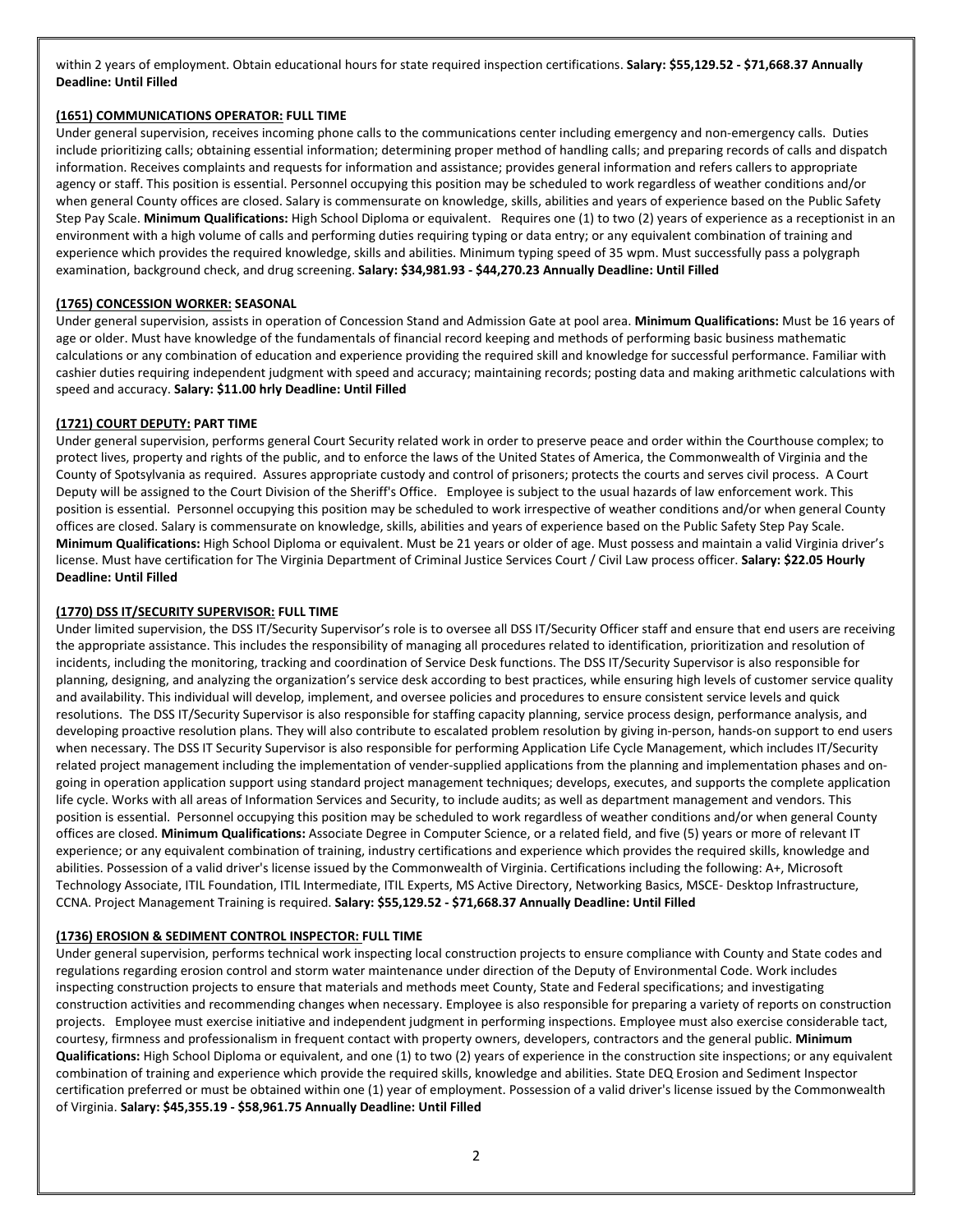## **(1618) FACILITY ATTENDANT: PART TIME**

Under general supervision, position is responsible for seeing that the facilities are kept clean and rules are obeyed. Responsible for recording scores. **Minimum Qualifications**: Any combination of education and experience providing the required skill and knowledge for successful performance would be qualifying. Knowledge of the game required. Must be 16 years of age or older. Must be able to work evenings and weekends. **Salary: \$11.03/hr. Deadline: Until Filled**

## **(1802) FAMILY SERVICES WORKER: FULL TIME**

Under general supervision, performs social work and case management in the provision of social services for individuals in need of assistance. Employee is responsible for investigating allegations of abuse or exploitation of elderly/disabled adults, investigating cases of suspected child abuse/neglect, assisting clients in achieving self-sufficiency, or implementing activities associated with other social services. Work involves performing case management, providing crisis intervention and/or counseling, assessing client needs, coordinating provision of needed services, and maintaining case records. This position is essential. Personnel occupying this position may be scheduled to work regardless of weather conditions and/or when general County offices are closed. Employee must be willing to work in the community emergency shelter in the event of a natural disaster or emergency. If chosen for this position, the employee will be required to be part of an on-call rotation that includes evenings, weekends, overnight visits, and holiday hours that may require immediate response into the field. **Minimum Qualifications:** Bachelor's Degree in Social Services, Sociology, Human Services, Psychology, or closely related field and a minimum of two (2) years of appropriate and related experience in a relevant Human Services area: or any equivalent combination of education, training, and experience which provides the requisite knowledge, skills, and abilities for this job. Must possess and maintain a valid Commonwealth of Virginia driver's license. **Salary: \$55,129.52 - \$71,668.37 Annually Deadline: 05/25/2022**

# **(1730) FAMILY SERVICES WORKER II (FOSTER CARE): FULL TIME**

Under general supervision, performs social work and case management in the provision of social services for individuals in need of assistance. Employee is responsible for investigating allegations of abuse or exploitation of elderly/disabled adults, investigating cases of suspected child abuse/neglect, assisting clients in achieving self-sufficiency, or implementing activities associated with other social services. Work involves performing case management, providing crisis intervention and/or counseling, assessing client needs, coordinating provision of needed services, and maintaining case records. This position is essential. Personnel occupying this position may be scheduled to work regardless of weather conditions and/or when general county offices are closed. **Minimum Qualifications:** Bachelor's Degree in Social Services, Sociology, Human Services, Psychology, or closely related field and a minimum of two (2) years of appropriate and related experience in a relevant Human Services area: or any equivalent combination of education, training, and experience which provides the requisite knowledge, skills, and abilities for this job. Must possess and maintain a valid Virginia driver's license. **Salary: \$55,129.52 - \$71,668.37 Annually Deadline: Until Filled**

# **(1778) FARMER'S MARKET ASSISTANT MANAGER: PART TIME (UNDER 20/HRS. WEEK)**

Under limited supervision, employee is primarily responsible for supporting the management of the Spotsylvania County Farmers' Market (SCFM) at assigned locations. Responsibilities include efficiently and effectively operating the market, coordinating SCFM social media presence, and maintaining vendor and customer relations. **Minimum Qualifications:** High School Diploma or equivalent with a background in customer service and good written and verbal communication skills; basic computer skills with Microsoft Office software (Word, Excel, Power Point) and basic accounting abilities are required; or any equivalent combination of education, training, and experience which provides the requisite knowledge, skills, and abilities for this job. Experience with social media is preferred. Experience with Farmers' Markets is preferred. **Salary: \$12.85 Hourly Deadline: 06/27/2022**

## **(1672) FINANCIAL SYSTEM ANALYST: FULL TIME**

The Financial System Analyst is responsible for assisting and providing backup support to the Financial Systems Administrator in the technical and administrative oversight of the County's Financial Management System. Work involves supporting the technical design, development and maintenance of the System, including conversions, interfaces, upgrades and enhancements; training and associated administrative work in the development of standards, procedures, policies, and structures. Work is performed under the general direction of the Financial System Administrator. **Minimum Qualifications:** Any combination of education and experience equivalent to an Associate's degree in Finance, Accounting, Business Administration, Information Systems/Technology or related field; dual finance and IT education a plus. Experience in a programing language preferred; VBScript experience a plus. Understanding of basic database structure. Experience in report writing software to include database development, report creation and system maintenance; IBM Cognos Analytics 11 experience a plus. Advanced Microsoft Excel experience preferred; SQL Server Management Studio(SSMS) experience a plus. Experience creating functional and technical documentation. Must possess a valid driver's license. **Salary: \$60,780.29 - \$79,014.38 Deadline: Until Filled**

# **(1760) FIREFIGHTER RECRUIT: FULL TIME**

Under direct supervision, trains to perform emergency response work involving firefighting, emergency medical care, specialized rescue, and hazardous material response. Preparation involves training in fire suppression, emergency rescue, and/or hazardous material containment or cleanup work in response to alarms, operating associated equipment and apparatus. A Firefighter Recruit must demonstrate the ability to use fire suppression and emergency medical service skills in accordance with FREM standards. Employee is also responsible for inspecting and maintaining equipment, and performing various maintenance and custodial duties at the assigned fire station or training center. Employee is subject to the normal hazards of emergency rescue and firefighting work. Reports to the assigned FREM Recruit Academy Coordinator or Lead Instructor. Successful graduates of the FREM Recruit Academy will be promoted to Firefighter. This position is essential. Personnel occupying this position may be scheduled to work regardless of weather conditions and/or when general county offices are closed. Person(s) in this position will encounter sensitive information in the performance of their duties and is expected to maintain that information confidentially. Salary is commensurate with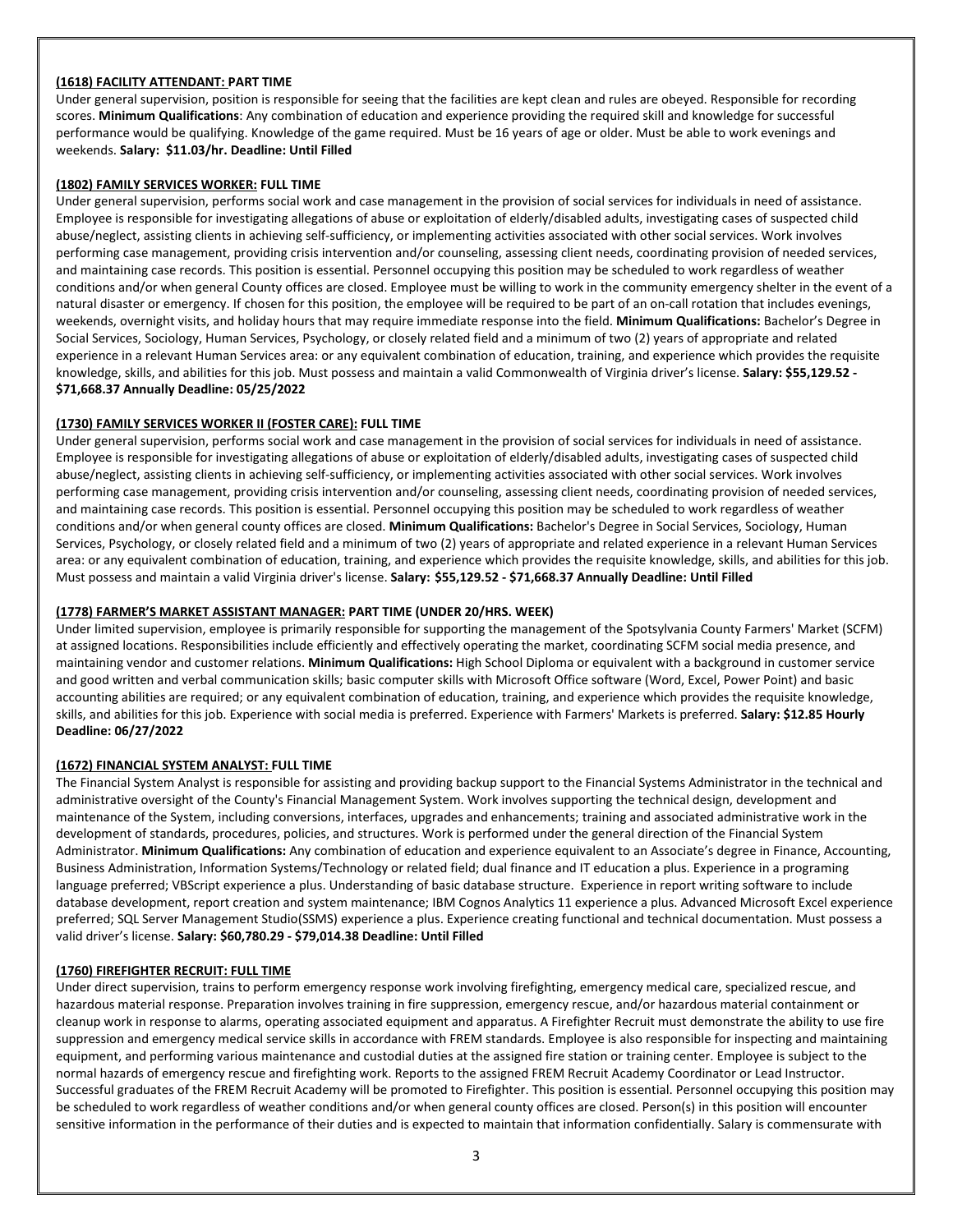time in grade under the Public Safety Step Pay Scale. **Minimum Qualifications:** High School Diploma or GED; Must have and maintain a valid driver's license. Must have the ability to successfully obtain and maintain all certificates contained within the County's Fire, Rescue, & Emergency Management (FREM) Recruit Academy curriculum. Curriculum includes, but is not limited to: EMT-B, CPR, Firefighter I, Firefighter II, Mayday Awareness and Operations; Hazardous Material Awareness and Operations, Emergency Vehicle Operation Course II/III (EVOC), National Fire Academy Incident Command System (NFA ICS), Vehicle Rescue Operations, Rural Water Supply, ICS 100, 200, 700 and 800. Must successfully complete all components of the County's Fire, Rescue & Emergency Management (FREM) Recruit Academy. Must successfully obtain and maintain a Driver Pump Operator certification within 60 months of employment. Non-ALS certified recruit academy graduates must complete approved EMT-1 or EMT-P, ACLS, PALS, PHTLS or ITLS certifications, and successfully complete the FREM ALS precepting program within 48 months of completing the recruit academy. ALS certified recruit academy graduates must complete the FREM ALS precepting program within the designated time period and complete PHTLS or ITLS within 12 months. Upon obtaining ALS certification and ability to practice, that ability must be maintained for the duration of employment. Must meet and maintain NFPA Medical Guidelines as a condition of employment. Must comply with current Special Conditions of Employment for Public Safety Employees. **Salary: \$49,071.27 - \$64,814.96 Annually Deadline: 05/30/2022**

## **(1779) DEPUTY SHERIFF: FULL TIME**

Under general supervision, performs general law enforcement work in order to preserve public peace and order; to protect lives, property and rights of the public, and to enforce the laws of the United States of America, the Commonwealth of Virginia and the County of Spotsylvania. Assures appropriate custody and control of prisoners; protects and assists the courts and serves civil process. Work involves patrolling County streets and neighborhoods to deter crime or apprehend and/or arrest violators or suspects; responds to calls for law enforcement assistance and gathers information for criminal investigations. A Deputy may be assigned to any division of the Sheriff's Office as needed. Employee is subject to the usual hazards of law enforcement work. This position is essential. Personnel occupying this position may be scheduled to work irrespective of weather conditions and/or when general county offices are closed. Salary is commensurate on knowledge, skills, abilities and years of experience based on the Public Safety Step Pay Scale. **Minimum Qualifications:** High School Diploma or equivalent. Must be 21 years or older of age. Must pass the Virginia Department of Criminal Justice Services Basic Law Enforcement Certification test as administered through an accredited police academy. Must possess and maintain a valid Virginia driver's license. **Salary: \$49,071.24 - \$64,814.93 Annually Deadline: 05/21/2022**

### **(1677) GATE ATTENDANT: PART TIME**

Under general supervision, performs a variety of tasks in support of the Public Works Department. Work involves monitoring the recycling and disposal of residential waste, along with maintenance of buildings. Employee is also responsible for ensuring that users comply with the rules and regulations of the facility set forth by the Operations Manager. **Minimum Qualifications:** Some experience performing custodial related work or any equivalent combination of training and experience which provides the required knowledge, skills and abilities. **Salary: \$12.00 - \$15.03/hr. Deadline: Until Filled**

### **(1797) GIS TECHNICIAN: FULL TIME**

Under general supervision, the purpose of the position is to maintain and update maps, records and associated data for the County GIS System. Employees in this classification perform administrative and technical support work. Duties also include assisting with special GIS projects. Performs related work as directed. This position is essential. Personnel occupying this position may be scheduled to work regardless of weather condition and/ or when general county offices are closed. **Minimum Qualifications:** Associate's Degree with course work emphasis in Geography or Computer Applications; supplemented by three (3) to five (5) years previous experience and/or training in data entry, CAD and GIS, and mapping; or an equivalent combination of education, training, and experience. **Salary: \$41,138.50 - \$53,480.04 Annually Deadline: Until Filled**

### **(1743) HEAVY EQUIPMENT MECHANIC/WELDER: FULL TIME**

Under general supervision, establishes and maintains a program for preventive maintenance, repair, or rebuild of department vehicles, and heavy equipment while minimizing costs and downtime. Work involves inspecting trucks/equipment, diagnosing mechanical problems and identifying extent of damage, recommending repair or replacement of equipment, performing automotive/mechanical repair/maintenance work, rebuilding components, performing welding/fabrication work, and driving/operating trucks and heavy equipment. Employee is also responsible for monitoring costs associated with repair/maintenance work, maintaining inventory of parts, and maintaining maintenance records. This position is essential. Personnel occupying this position may be scheduled to work irrespective of weather conditions and/or when general county offices are closed. **Minimum Qualifications:** Vocational/Technical degree with training emphasis in mechanics, automotive/mechanical repair/maintenance, welding, and heavy equipment operation; supplemented by a minimum of three (3) years of previous experience as a supervisory mechanic on heavy equipment and trucks, and/or training that includes mechanics or automotive/mechanical maintenance, automotive/mechanical diagnostics, rebuilding of automotive/mechanical systems, welding/fabrication, and heavy equipment operation; or any equivalent combination of education, training, and experience which provides the requisite knowledge, skills, and abilities for this job. Must possess and maintain at minimum a valid Virginia Commercial Driver's License (CDL) Class B including appropriate endorsement(s). ASE Certification as a Master Medium/Heavy Vehicle Technician is preferred. ASE Certification in Refrigerant Recovery is also preferred. **Salary: \$45,355.19 - \$72,568.31 Annually Deadline: Until Filled**

#### **(1781) HEAVY EQUIPMENT OPERATOR I: FULL TIME**

Under general supervision, performs specialized skilled work in the operation of one or more types of motorized heavy equipment used in the composting process for the Utilities/Public Works Department. Work involves operating such heavy equipment as tractors, loaders, trommel screens, grinders, dump trucks and road tractors to create and distribute Livingston's Blend Compost. Employee is responsible for operating equipment with considerable skill, precision and constant attention to safety of operation in order to prevent accidents. Employee is also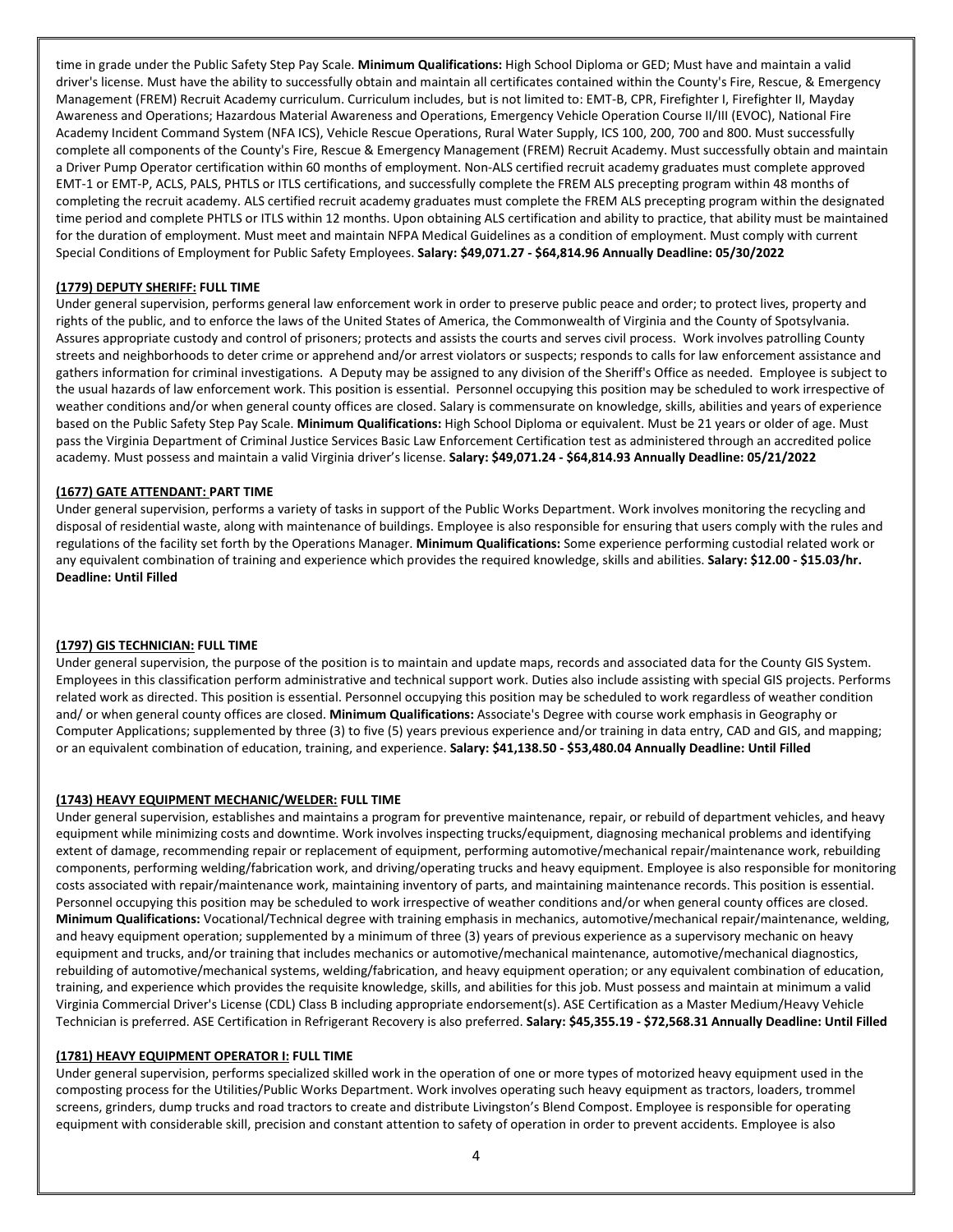responsible for performing minor preventive maintenance on equipment. Employee must exercise some independent judgment in the performance of assigned tasks. This position is essential. Personnel occupying this position may be scheduled to work irrespective of weather conditions and/or when general County offices are closed. **Minimum Qualifications:** High School Diploma or equivalent and three (3) to five (5) years of experience in operating heavy equipment; experience in the operation of heavy motorized equipment; or any equivalent combination of training and experience which provides the required skills, knowledge and abilities. Must have a valid Class B Virginia Commercial Driver's License or obtain within six (6) months of date of hire. Participation in County sponsored safety training to include First Aid and CPR/AED Certification. Attendance of OSHA required annual training is a condition of continued employment. Must conform to OSHA regulations that may require removal of some facial hair and obtain a baseline hearing test. Maintaining certification and licensing is a condition of continued employment. **Salary: \$39,179.52 - \$50,933.37 Annually Deadline: 06/30/2022**

## **(1784) IT SUPPORT SPECIALIST I: FULL TIME**

Under limited supervision, IT Support Specialist 1 (ITSS1) performs technical work for the Information Services Department. Under general supervision, an ITSS1 provides technical support to customers ensuring proper setup and maintenance of the County's Information Technology (IT) resources including: hardware, software applications and data storage. An ITSS1 troubleshoots and provides first-line diagnosis for all IT platforms. ITSS1's works primarily as a service desk team member. From the Service Desk, they resolve the County Staff's technology related issues over the phone, by remote entry into their computer or in person as required. ITSS1's perform related work as required. As a regular duty, ITSS1's provide technical services and assistance to information system users. Work involves operating the County's computer systems, printing, performing backups, responding to system messages, implementing technology solutions, requesting quotes from vendors and creating purchase orders. Work also involves assisting users in the operation of personal computers, communications devices and the County's computer system. An ITSS1 is also responsible for installing computer hardware, applications and related software, peripheral equipment and computer options, performs minor repairs to printers and sets up cellular devices. Employee must exercise tact and courtesy in frequent contact with system users, employ initiative and use judgment in completing tasks. ITSS1's are assigned to the Information Services Operations Section. ITSS1's report to the IT- Service Desk Supervisor. This position is essential. Personnel occupying this position may be scheduled to work regardless of weather conditions or other occasions when general county offices are closed. **Minimum Qualifications:** College or Technical School coursework in Computer Science, or a related field. At least 1 to 3 years of personal computer and computer systems experience. Possession of a valid driver's license. Participation as a team member on projects requiring the delivery of services and equipment. Desired Certifications include A+, ITIL Foundation, Microsoft Technology Associate, Microsoft Active Directory. **Salary: \$37,313.83 - \$48,507.98 Annually Deadline: 06/04/2022**

## **(1640) LABORER: PART TIME**

Under general supervision, performs semi-skilled labor for operations of the Utilities Public/Works Department and Parks and Recreation. Work involves litter pickup, general landscape duties, operating light machinery and using hand tools, etc. Employee must exercise some independent judgment and initiative in ensuring proper completion of assigned tasks. **Minimum Qualifications:** High School Diploma or equivalent is preferred but not required. Possession of a valid driver's license issued by the Commonwealth of Virginia is preferred. Employee must be able to read and communicate verbally. Employee in this position is required to wear safety shoes and uniform provided by the County. Pre-employment drug test will be required. May be required to work weekends, holidays, and during inclement weather. **Salary: \$11.01 - \$14.32/hr. Deadline: Until Filled**

### **(1734) LIFEGUARD: SEASONAL**

Under general supervision, responsibility is to guard the swimming pool to save lives and prevent accidents. Also responsible for the maintenance and cleaning of the pool and its surroundings. Reports to Special Events Coordinator. **Minimum Qualifications:** Extensive experience in pool operations and equipment; experience and training which provides the required knowledge, skills, and abilities. Must be 15 years of age or older. Certification in American Red Cross or YMCA Lifeguard Training, CPR/PR, and First Aid. Maintains current Lifeguard, CPR, and First Aid certifications. **Salary: \$13.00 Hourly Deadline: Until Filled**

### **(1759) MAINTENANCE WORKER – CUSTODIAL: PART TIME**

Under limited supervision, performs a variety of custodial duties in the care and maintenance of County buildings, grounds and facilities. Work may involve routine custodial functions such as sweeping, mopping, washing walls and fixtures, etc., and performing physically strenuous activities such as mowing, pruning trees, moving furniture, minor equipment repair, heavy floor stripping, and operating waxing and buffing equipment. Duties fluctuate slightly within the job title according to assignment and specific needs of area of assignment. Employee must exercise some independent judgment in completion of assigned tasks. Personnel occupying this position may be scheduled to work irrespective of weather conditions and/or when general County offices are closed. **Minimum Qualifications:** High School Diploma or equivalent and one (1) to two (2) years of experience in labor-intensive maintenance work; or any combination of training and experience which provides the required skills, knowledge and abilities. Must possess a valid driver's license issued by the Commonwealth of Virginia. Employees in this position are required to wear safety shoes for some departments. **Salary: \$14.06 - \$18.27 Hourly Annually Deadline: Until Filled**

### **(1796) MANAGER COLLECTION SYSTEM: FULL TIME (INTERNAL)**

Under limited supervision, performs supervisory, administrative, and technical duties in support of the operation and maintenance of the County's sewage collection system, easements, and reservoir dams. Employee is responsible for the research, procurement, and maintenance of odor control systems, sewage collection and transmission system rehabilitation. Employee is also responsible for scheduling preventive maintenance on equipment and for maintaining a variety of records and preparing reports. Employee must exercise independent judgment in completing assigned tasks. This position is essential. Personnel occupying this position may be scheduled to work irrespective of weather conditions and/or when general County offices are closed. **Minimum Qualifications:** High School Diploma or GED required. Minimum of six (6) to ten (10) years of experience in the installation, maintenance and operation of a wastewater collection system, including documented progressive leadership roles or any equivalent combination of training and experience, that provides the required knowledge, skills and abilities. Must possess or obtain within six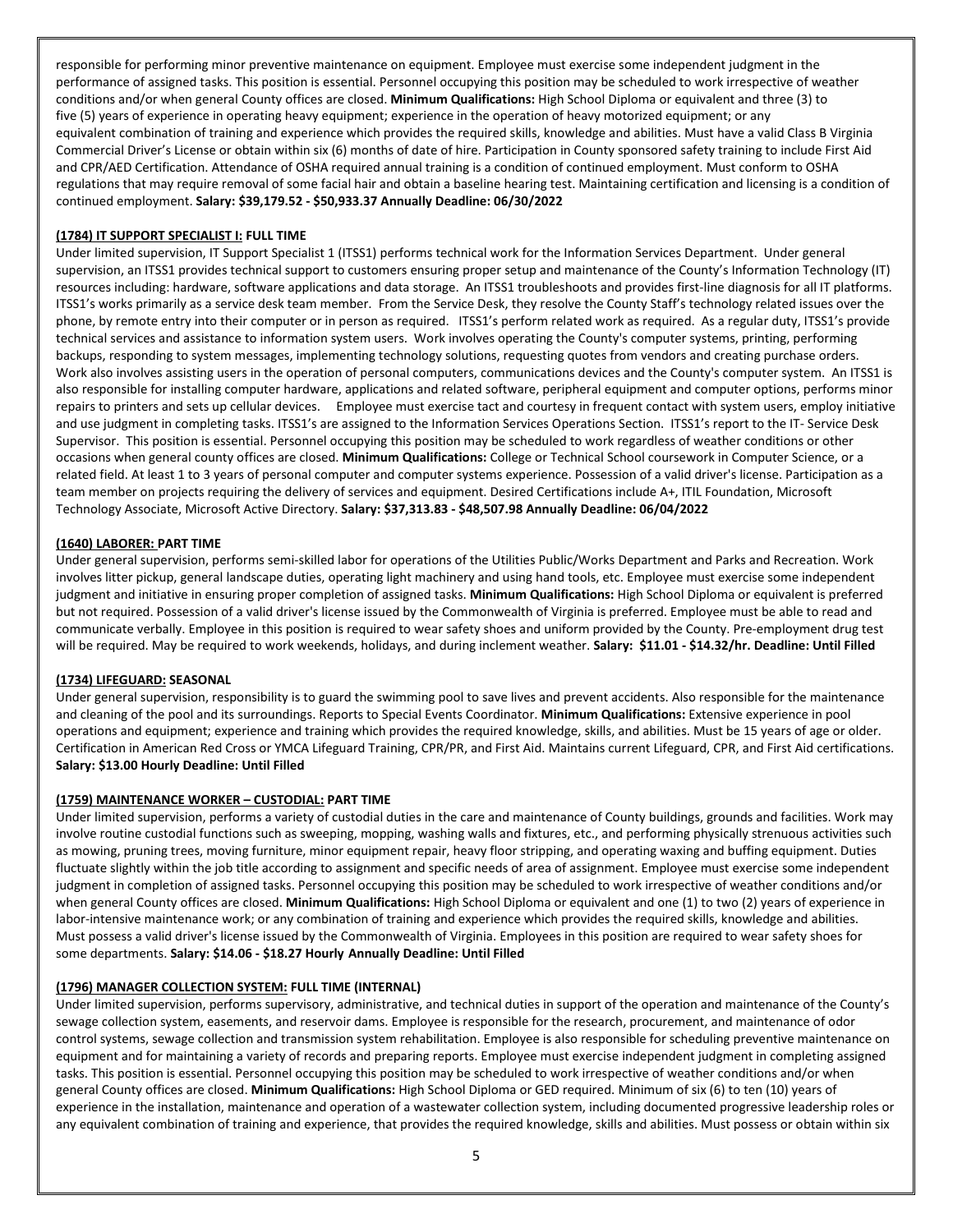(6) months of hire a valid Class A Commercial Driver's License (CDL) with tanker endorsement issued by the Commonwealth of Virginia. Possession of Flagging Certification from the Virginia Department of Transportation or must obtain within six (6) months of hire. Must complete OSHA and Confined Space Training after hire. Must possess First Aid and/or CPR certification(s) or obtain within one (1) year of hire. Must conform to OSHA regulations that may require removal of some facial hair. **Salary: \$60,780.29 - \$97,248.47 Annually Deadline: 05/17/2022**

## **(1717) PARK ATTENDANT: SEASONAL**

Under general supervision, performs semi-skilled and unskilled work in the maintenance and construction needs of the County Parks and Recreation Department. Work involves performing a variety of labor-intense tasks such as maintaining parks and athletic fields and repairing equipment and recreational facilities. **Minimum Qualifications:** Some experience in grounds maintenance required. Possession of valid driver's license issued by the Commonwealth of Virginia. **Salary: \$12.50 Hourly Deadline: Until Filled**

## **(1718) PARK LABORER:**

Under general supervision, performs semi-skilled labor for operations of the Parks & Recreation Department. Work involves litter pickup, general landscape duties, operating light machinery and using hand tools, etc. Employee must exercise some independent judgment and initiative in ensuring proper completion of assigned tasks. **Minimum Qualifications:** High School Diploma or equivalent is preferred but not required. Possession of a valid driver's license issued by the Commonwealth of Virginia is preferred. Employee must be able to read and communicate verbally. Employee in this position is required to wear safety shoes and uniform provided by the County. Pre-employment drug test will be required (Utilities and Public Works only). May be required to work weekends, holidays, and during inclement weather. **Salary: \$15.00 Hourly Deadline: Until Filled**

## **(1753) PLANT OPERATOR I: FULL TIME**

Under general supervision, performs responsible technical work in the operation and minor maintenance of equipment at the wastewater treatment or water plant. Work involves collecting and testing water samples and controlling mechanical, electrical, and chemical equipment involved in pumping and/or treating water. Employee is also responsible for adjusting chemical feed as required. Employee must exercise judgment based on training and experience in making decisions and coordinating the proper operation of equipment. This position is essential. Personnel occupying this position may be scheduled to work irrespective of weather conditions and/or when general County offices are closed. **Minimum Qualifications:** High School Diploma or equivalent combination of training with a minimum of four 4 to six (6) years of experience which provides the required skills, knowledge and abilities. **Salary: \$47,622.95 - \$61,909.84 Annually Deadline: 05/31/2022**

## **(1763) PROGRAM ASSISTANT: FULL-TIME (EXEMPT)**

Under general supervision, performs administrative work involving the maintenance of a variety of records files for the Sheriff's Department to include but not limited to grant research, grant maintenance and accreditation. Position ensures the department's participation and compliance with Virginia State Law, DCJS and VLEPSC. Position is also responsible for processing and completing all submissions as required by the County, finance, grant manager, DCJS and VLEPSC. Work also involves coordinating work activities, ensuring quality of work, compiling statistical data, maintaining office supplies, community calendars, unit events and other tasks as needed in ASD. Responsible for updating and maintaining various social media sites. **Minimum Qualifications:** High School Diploma or equivalent; supplemented by college level course work or vocational training in criminal justice, grant research, grant maintenance and accreditation supplemented by three (3) to five (5) years previous experience and/or training in above topics, workflow coordination, and personal computer operations; or any equivalent combination of education, training, and experience which provides the requisite knowledge, skills, and abilities for this job. For certain Program Assistant positions, must possess and maintain knowledge and training in grant research, grant maintenance and accreditation. For certain Program Assistant positions, must possess and maintain knowledge and training in grant research, grant maintenance and accreditation. For certain Program Assistant positions, experience in supervising volunteers, photography, social media, or similar experience. Must have working knowledge of social media platforms and public speaking. **Salary: \$37,313.83 - \$48,507.98 Annually Deadline: Until Filled**

### **(1719) RESERVOIR ATTENDANT: SEASONAL**

Under general supervision responsible for boat rental service, bank fishing program, park maintenance and the enforcement of rules and regulations. This is labor-related work. **Minimum Qualifications:** High School Diploma or equivalent combination of experience and training which provides the required skills, knowledge, and abilities. **Salary: \$13.50 Hourly Deadline: Until Filled**

### **(1733) SCALE TECHNICIAN: PART TIME**

Under general supervision, performs a variety of customer service tasks assisting customers of the Livingston Landfill and Livingston's Blend Compost Facility. Position requires computer skills to operate a computer based truck scale system which involves weighing of inbound and outbound vehicles. Employee is responsible for making and processing accurate tickets for billing purposes and processing of credit card transactions for all customers of the Landfill and Composting Facilities. In addition, the employee shall monitor the capacity of the containers, assist residents with the disposal of refuse and recyclable material and communicate with drivers as to when the containers need to be dumped. Employee is also responsible for ensuring that all users comply with the rules and regulations of the facility set forth by the Landfill Manager, ensuring that the materials brought to the site are free from contaminants and disposed of in the proper container, and ensuring users of the facility are residential or commercial customers within Spotsylvania County. Employee shall also be proficient with utilizing two-way radio communications to maintain radio contact with Landfill Staff and inform them of all loads leaving the scale facility heading to the work areas of the overall facility. In this position you will report to the Administrative Support Supervisor. **Minimum Qualifications**: Six (6) months of experience performing customer service related work or any equivalent combination of training and experience which provides the required knowledge, skills and abilities. Basic computer experience required**. Salary: \$13.39 - \$17.40 Deadline: Until Filled**

### **(1735) SWIM LESSON INSTRUCTOR: SEASONAL**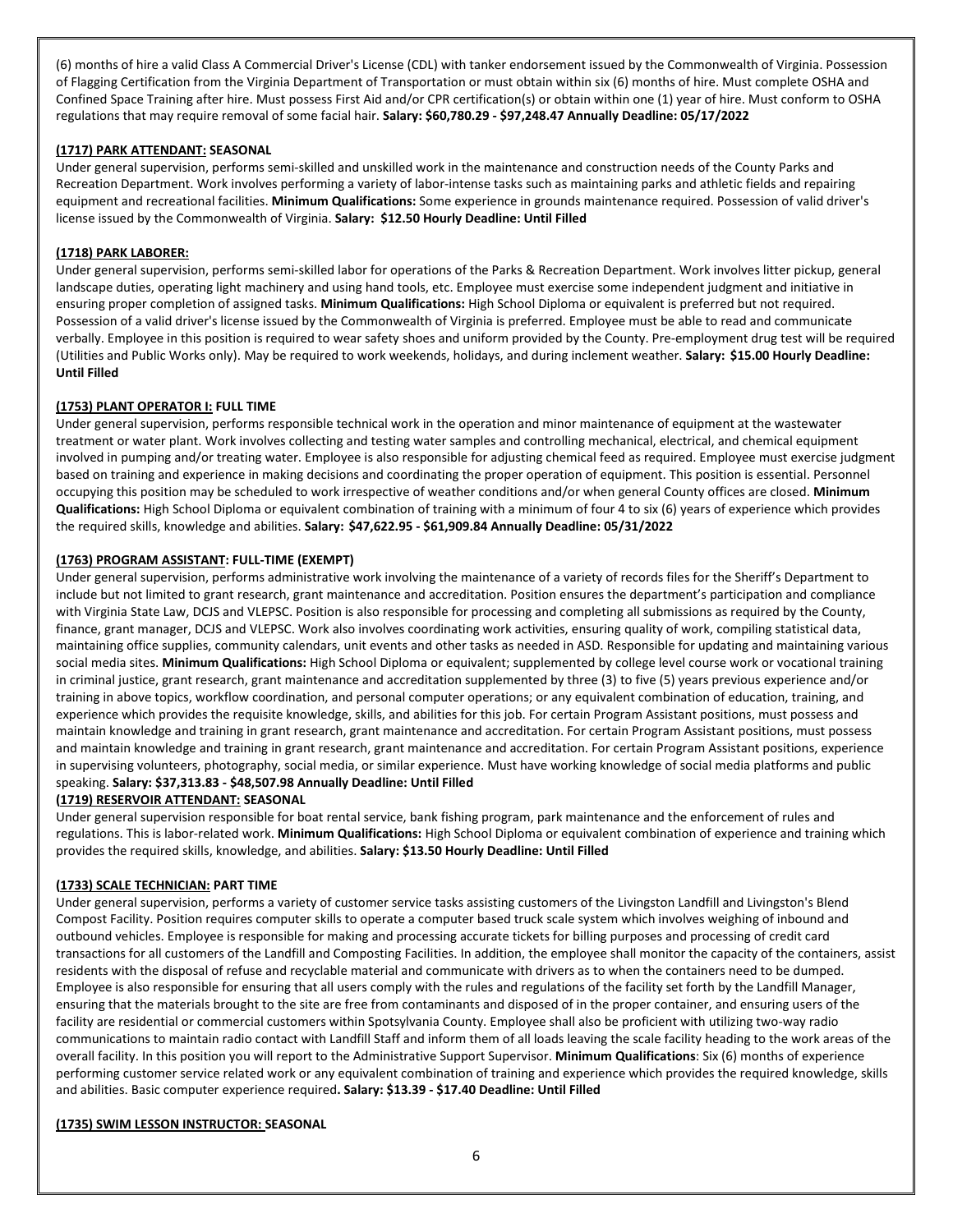Under general supervision of Swim Lesson Coordinator, position is responsible for teaching swimming lessons according to class level to program participants. Must be 15 years of age or older. Employee is responsible for the safety of class participants. Must successfully demonstrate service, integrity and pride while working with the general public. Reports to the Lead Swim Lesson Instructor. **Minimum Qualifications:** Any combination of education and experience providing the required skill and knowledge for successful performance that would prove extensive knowledge and /or training in swimming strokes, techniques in teaching the strokes; demonstrates ability to teach others. Certification in American Red Cross Water Safety Instructor is preferred. Swim Team experience or the ability to demonstrate skill is required. Must be able to perform all skills taught in lessons for all levels. **Salary: \$14.35 Hourly Deadline: Until Filled**

## **(1725) UMPIRE: SEASONAL**

Under general supervision of Recreation Programmer and administrative staff, position is responsible for seeing that games are officiated and rules are obeyed. To ensure proper conduct among players, coaches and fans. **Minimum Qualifications:** Any combination of education and experience providing the required skill and knowledge for successful performance would be qualifying. Must be 15 years of age or older. **Salary: NOT DISPLAYED Deadline: 05/31/2022**

## **(1639) UTILITIES FIELD CREW WORKER I: FULL TIME**

Under limited supervision, performs a variety of skilled duties required in the operation, installation, and maintenance of water distribution and wastewater collection systems. Work involves the excavation, repair/replacement, and installation of water/wastewater mains and service lines, manhole construction, repairing malfunctioning water/wastewater meters, adjustment of valves to proper grade, repairing/installing asphalt and concrete, servicing fire hydrants, and installing water/sewer service connections. Employee must exercise initiative and some independent judgment in completing assigned tasks. Employee must also exercise tact, courtesy and firmness when in contact with customers and the general public. These positions are essential. Personnel occupying these positions may be scheduled to work irrespective of weather conditions and/or when general county offices are closed. A criterion is specifically detailed for FC Worker I, FC Worker II, FC Worker III, and FC Worker IV. In order to move up the worker must meet/or exceed the responsibilities set in the criteria of the higher worker position. Field Crew Worker IV is the highest position. **Minimum Qualifications:** For UFCW I must possess a valid Virginia Class A Commercial Driver's License obtained within six months of employment, Tanker Endorsement preferred. DOT Medical card required. Tanker Endorsement required. Valid VDOT Flagging Certification, Class B Backhoe certification or certifications must be obtained within six months of initial employment. To be eligible for hire at UFCW II-IV, applicant must meet minimum qualifications of UFCW I in addition to the specific qualifications outlined for those respective positions. Valid Adult CPR/AED Certification card and First Aid Certification within one (1) year of employment. Attendance of OSHA required annual training is a condition of continued employment; must conform to OSHA regulations that may require removal of some facial hair and obtain a baseline hearing test. **Salary: \$46,198.07 - \$65,821.59 Deadline: Until Filled**

## **(1754) UTILITY FIELD CREW FOREMAN (PUMP STATION CREW FOREMAN): FULL TIME**

Under limited supervision, performs supervisory, maintenance and construction duties for the Department of Utilities/Public Works. Employee is responsible for coordinating and supervising diverse groups of subordinates. Work involves the maintenance and operation of the County's water distribution and sewage collection systems. Employee is also responsible for overseeing/performing preventive maintenance on assets, maintaining a variety of records, and preparing reports. Employee must exercise independent judgment in completing assigned tasks.

This position is essential. Personnel occupying this position may be scheduled to work irrespective of weather conditions and/or when general County offices are closed. **Minimum Qualifications:** High School Diploma or equivalent and three (3) to five (5) years of experience in water and sewer maintenance and repair work; or any equivalent combination of training and experience which provides the required knowledge, skills and abilities. Possession of a valid Virginia Class A Commercial Driver's License with Tanker Endorsement. Valid Pesticide Applicators License. Valid Adult CPR/AED Certification card. Valid First Aid Certification; valid VDOT Flagging Certification Valid Fork Lift Certification and Backhoe Certification. Must obtain Competent Person Certification (Trenching and Shoring), within six (6) months of hire or acceptance of position. Must obtain Intermediate Work Zone Certification within six (6) months of hire or acceptance of position. Must obtain Service Truck Crane Certification (STC) to comply with OSHA Standard 1926.1427 within 12 months. Maintaining certification is a condition of continued employment. Attendance of OSHA required annual training is a condition of continued employment; must conform to OSHA regulations that may require removal of some facial hair and obtain a baseline hearing test. **Salary: \$50,004.10 - \$80,006.56 (The selected individual will receive a sign on bonus of \$2,500 as well) Annually Deadline: 05/31/2022**

### **(1795) ZONING PLANS REVIEWER I: FULL TIME**

Under general supervision, the duties of the position include review of commercial and residential site plans, including new commercial and residential permit applications. Employees in this classification perform technical plan review, support code enforcement and permitting processes and provide assistance to management as needed. Position is responsible for ensuring site plans comply with all aspects of zoning regulations set forth in the zoning ordinance, design standards manual, and subdivision ordinance. **Minimum Qualifications:** High School Diploma or equivalent; supplemented by at least two (2) years of previous experience and/or training that includes computers, mapping and site plan symbols, land use principles, and planning theory and statutory laws; or an equivalent combination of education, training, and experience. Certified Zoning Official (CZO) certification through the Virginia Association of Zoning Officials (VAZO) is preferred. **Salary: \$47,622.95 - \$61,909.84 Annually Deadline: Until Filled**

Please submit on-line County application at [www.spotsylvania.va.us/careers.](http://www.spotsylvania.va.us/careers)

### **ADDITIONAL APPLICANT INFORMATION**